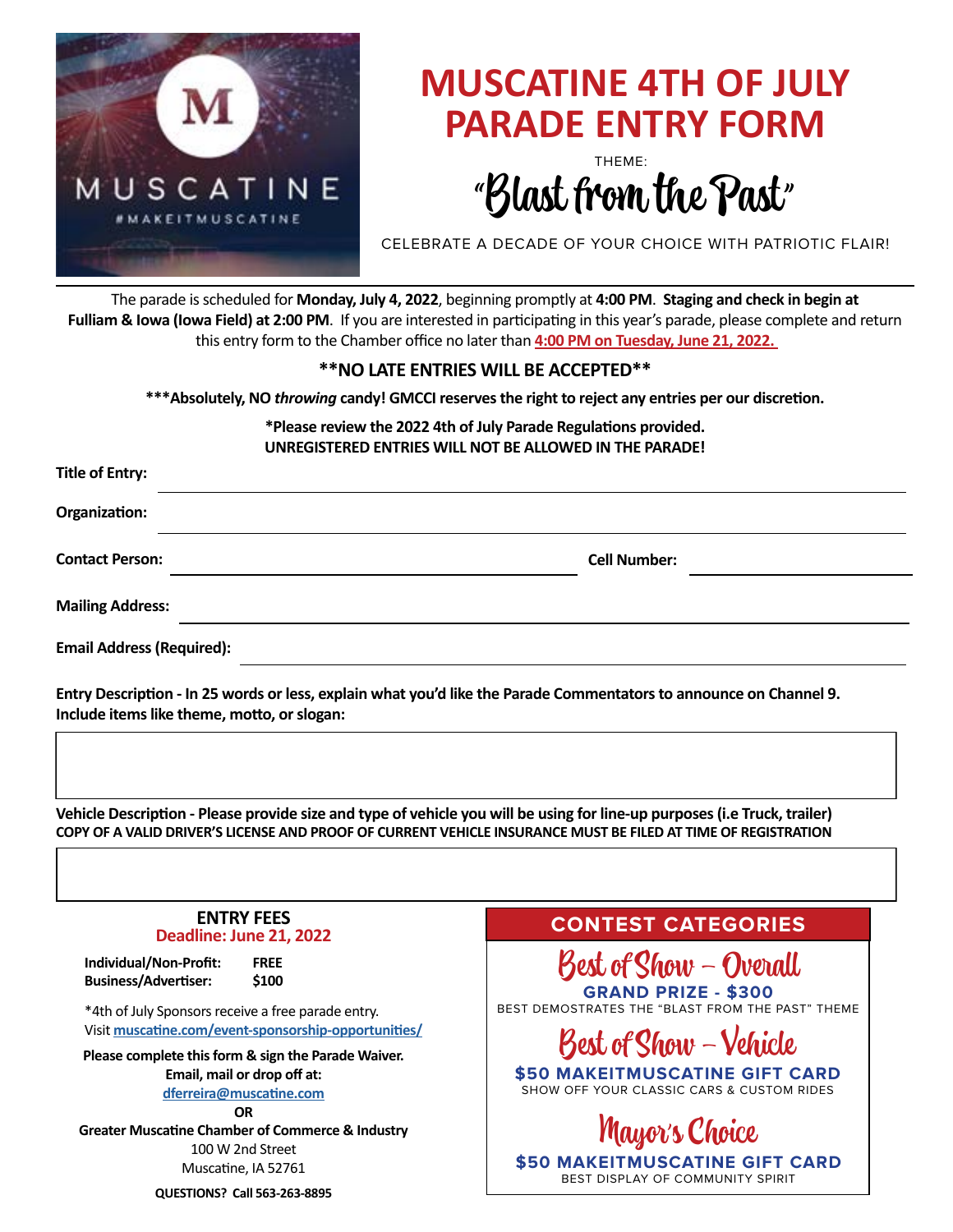## **MUSCATINE 4TH OF JULY DAY PARADE 2022 REGULATIONS**

- $\star$  The contact person for each entry will be responsible for completing and emailing/dropping off a liability waiver to the Chamber office by **Tuesday, June 21, 2022** in order to be placed in the parade lineup. **NO LATE ENTRIES WILL BE ACCEPTED**.
- **FIGURE A THE CONSULTER A THE OF JULY DAY PARADE CONSULTER THE VEHICLE THE VEHICLE THE VEHICLE THE VEHICLE THE VEHICLE THE VEHICLE THE VEHICLE THE VEHICLE THE VEHICLE THE VEHICLE THE CONSULTER CONSULTER THE CONSULTER CONS** Chamber office **with registration form** or by **June 21, 2022** in order to be placed in the parade lineup. **Minimum limits of auto insurance are no less than \$100,000 each person/ \$300,000 each accident/ \$100,000 physical damages. No State Minimums limits of insurance please!**
- $\star$  Limit one entry per entry form. For each additional entry, a separate entry form is required. Contact the Chamber office for group entry information.
- **Absolutely, no throwing candy!** Parade participants are *not allowed to throw anything* from their units (i.e. candy, toys) due to the physical injury, danger, insurance, and littering problems. You may, however, have walkers hand items directly to observers along the parade route a safe distance from your parade entry.
- **Equestrian/Animal Units:** Equestrian riders should be at least 12 years of age and accompanied by an adult trainer. All animals must be well-trained, accustomed to crowds and loud noises. Any animal deemed unsafe in the parade will be removed. All animal units **MUST PROVIDE** their own clean-up crew and equipment to follow their unit in the parade.
- $\star$  No spraying of water or other liquids from units.
- All parade units must continue in a forward motion, **no form of drilling, display or performances in a stopped position is allowed unless permission is granted by parade organizers.**
- $\star$  Units must be ready to move on cue and stay at the same speed as the unit in front of them to avoid gaps.
- $\star$  Entries will not be allowed to rejoin the end of the parade. Only one trip through the parade please.
- $\star$  No Alcoholic Beverages.

- **Firearms: No person shall discharge firearms, noisemakers, fireworks, or similar items at any time during the parade.**
- $\star$  Participants are responsible for any and all acts and/or omissions on their part, or on the part of their agents and/or employees, which may result in injury or damage to themselves or third parties.
- $\star$  Applicants are required to abide by the rules and regulations established by the Muscatine 4th of July Parade Organizers\* and the laws of the State of Iowa and the City of Muscatine.
- Violations of the rules are grounds for removal from the parade route and may result in refusal of entry in future parades.
- $\star$  The Muscatine 4<sup>th</sup> of July Parade Organizers<sup>\*</sup> are presenting the parade for the public as an educational and entertainment event. **We reserve the right as organizers to reject any entry per our discretion.**

### *NO PARADE APPLICATIONS ACCEPTED AFTER JUNE 21, 2022 OR ON PARADE DAY!*

- $\circ$  (Muscatine 4<sup>th</sup> of July Parade Organizers\*) denotes the Greater Muscatine Chamber of Commerce & Industry, the Muscatine Chamber of Commerce Foundation, the City of Muscatine, and volunteers for the organizers.
- o If you have any questions, please contact the Chamber office at 563-263-8895 or email: [dferreira@muscatine.com](mailto:dferreira@muscatine.com)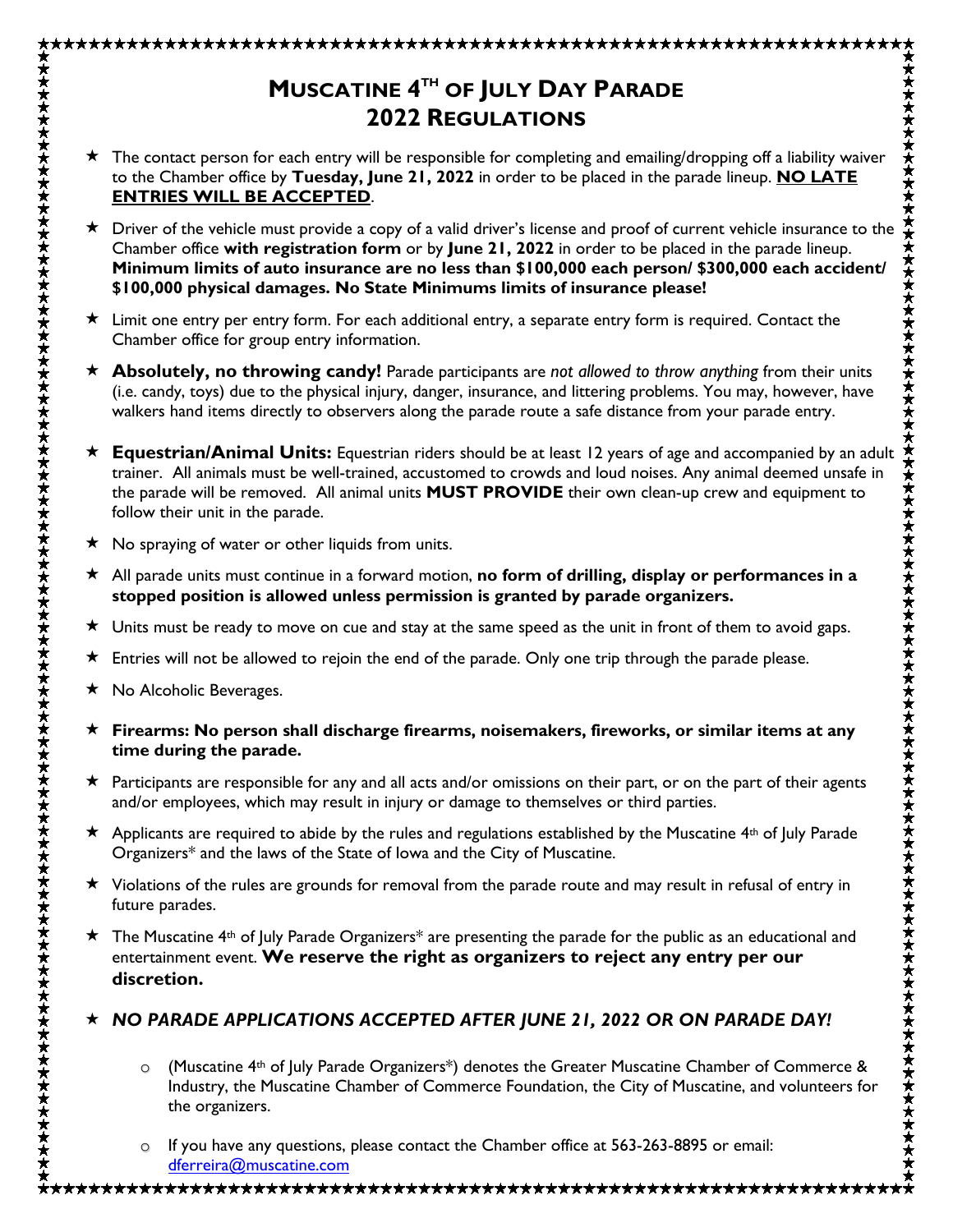### **MUSCATINE 4TH OF JULY PARADE RELEASE, WAIVER, AND INDEMNIFICATION AGREEMENT**

|                                                                                               | $\vert$ do hereby agree that I am participating in the                                         |  |  |  |  |
|-----------------------------------------------------------------------------------------------|------------------------------------------------------------------------------------------------|--|--|--|--|
| 4th of July, 2022, parade, voluntarily and of my own free will. I acknowledge that certain    |                                                                                                |  |  |  |  |
| risks may be associated with this type of activity and I voluntarily assume the risks. I have |                                                                                                |  |  |  |  |
| had an opportunity to be acquainted with the regulations outlining the parade, ask ques-      |                                                                                                |  |  |  |  |
| tions, and have been notified of the route where the parade will occur. I do hereby waive     |                                                                                                |  |  |  |  |
|                                                                                               | any claim I may have against the Muscatine 4th of July Parade Organizers*, their employees,    |  |  |  |  |
|                                                                                               | volunteers, or members, for injuries I may sustain as a result of this parade. I further agree |  |  |  |  |
|                                                                                               | to indemnify the Muscatine 4th of July Parade Organizers* for any and all injury caused by     |  |  |  |  |
|                                                                                               | or suffered to, anyone associated with my entry. Said indemnification shall include all costs  |  |  |  |  |
| associated with any claim to include Attorney fees and expenses, court costs and actual       |                                                                                                |  |  |  |  |
| damages or judgment entered.                                                                  |                                                                                                |  |  |  |  |

**I have attached a copy of the valid driver's license and proof of insurance for the person that will be operating the vehicle in the parade.**

**READ BEFORE SIGNING. YOUR SIGNATURE CREATES A BINDING CONTRACT. By my signature, I acknowledge that I agree to the above terms and that I have read the same.**

| Signature         | <b>Date</b> |  |
|-------------------|-------------|--|
|                   |             |  |
| <b>Print Name</b> |             |  |
|                   |             |  |

**(Muscatine 4th of July Parade Organizers\*) denotes the Greater Muscatine Chamber of Commerce & Industry, the Muscatine Chamber of Commerce Foundation, and the City of Muscatine and volunteers for the organizers.**